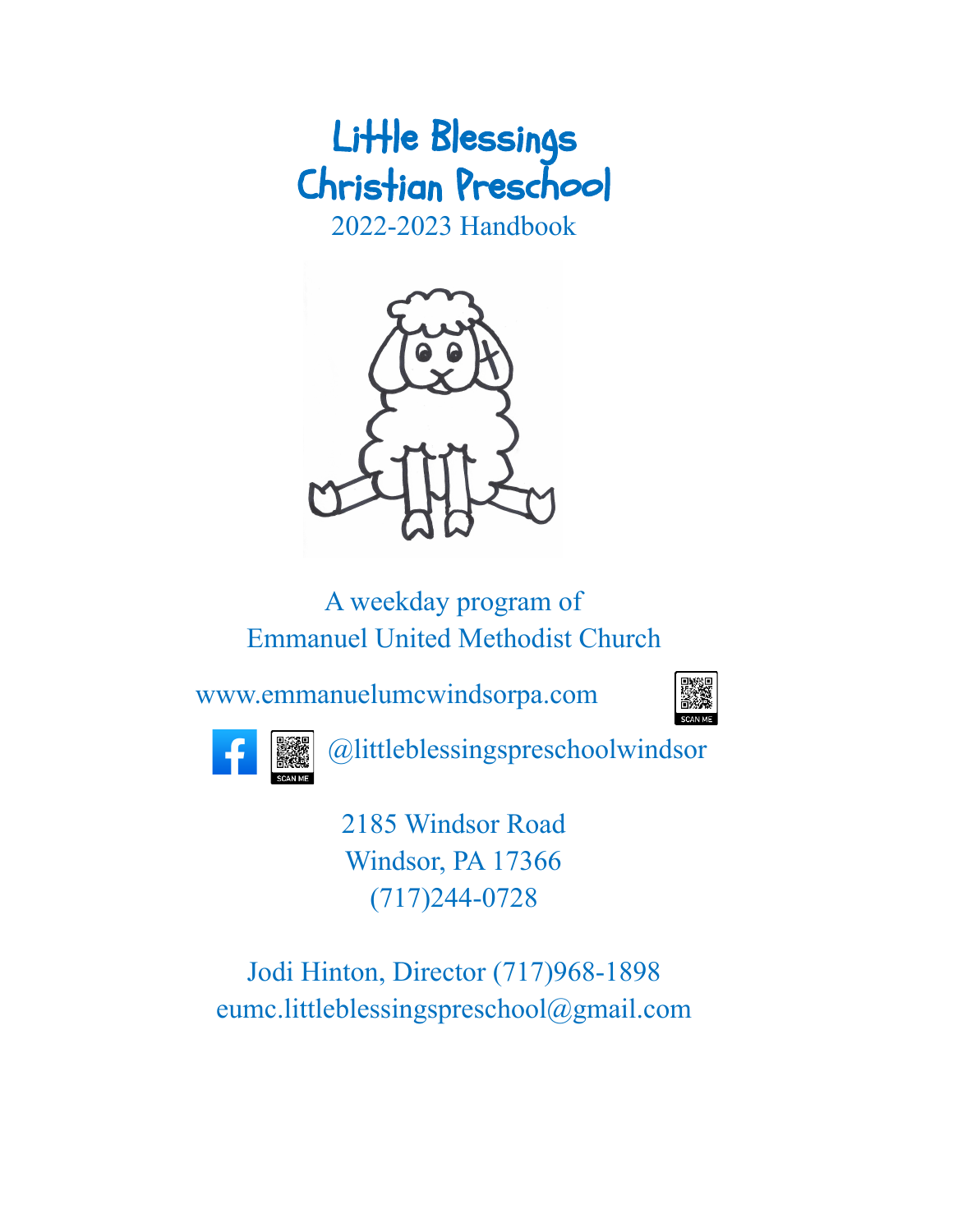# Contents

| Why is Preschool Important?  | $\mathbf{3}$               |
|------------------------------|----------------------------|
| Our Staff                    | 4                          |
| Enrollment                   | $\mathsf{S}$               |
| Our Classes                  | 6                          |
| Tuition                      | 6                          |
| Calendar                     | $\overline{\mathbf{z}}$    |
| Arrival/Dismissal Procedures | 7                          |
| Safety Policy                | 8                          |
| Snow Days and Cancellations  | $\mathbf g$                |
| Dress                        | $\boldsymbol{8}$           |
| Backpacks                    | 8                          |
| Show -N-Tell                 | $\mathbf 9$                |
| Snacks                       | $\mathbf 9$                |
| Field Trips                  | $\mathbf 9$                |
| Health Information           | $\overline{10}$            |
| Insurance                    | $\overline{10}$            |
| Conferences                  | $\boldsymbol{\mathsf{II}}$ |
| Discipline                   | $\pmb{\text{II}}$          |
| Substitute Teachers          | $\pmb{\text{II}}$          |
| Special Visitors             | $\boldsymbol{\mathsf{II}}$ |
| Donations Needed             | $\pmb{\text{II}}$          |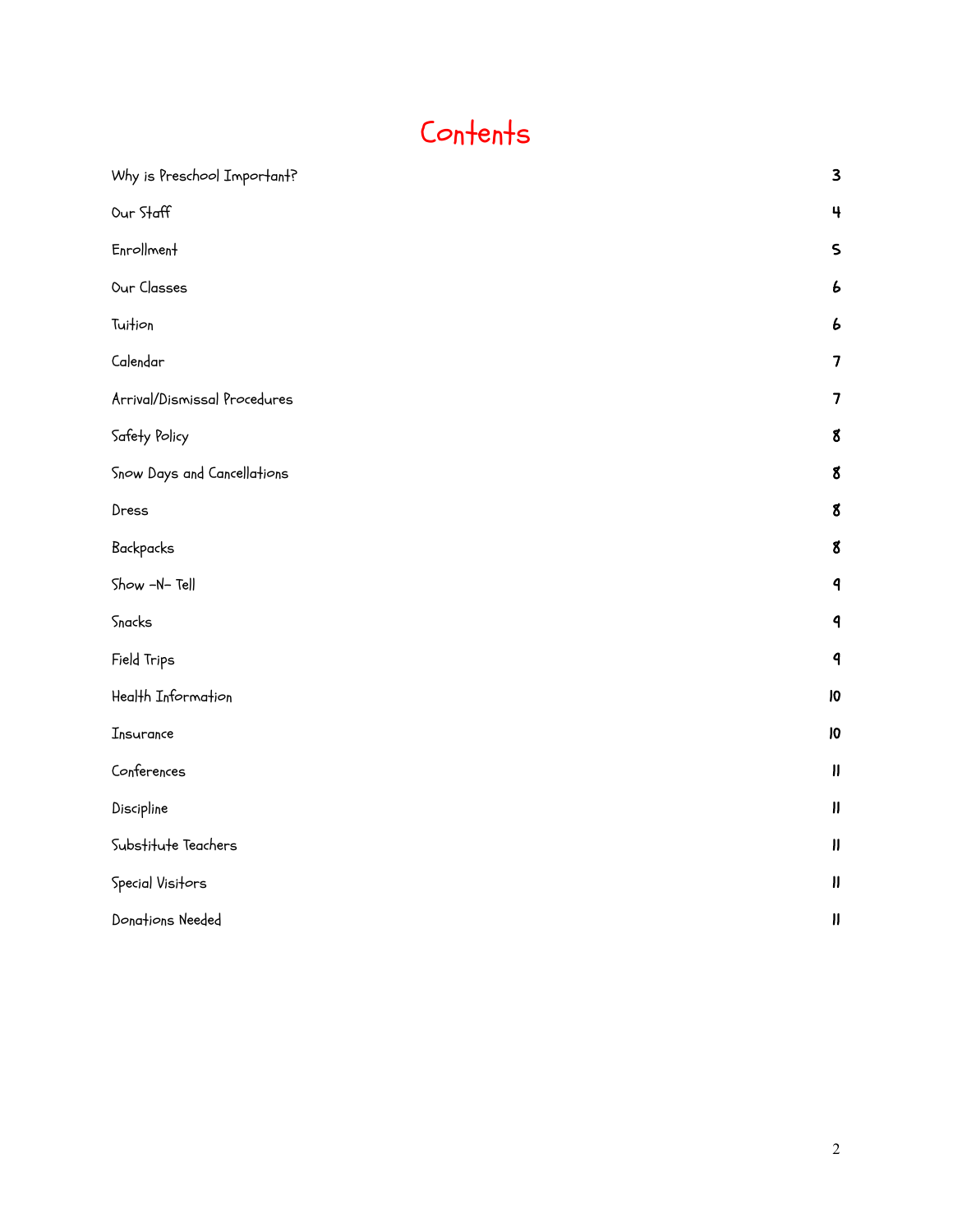# Mission Statement

*Little Blessings Christian Preschool will provide a safe, loving, Christian atmosphere where young children can grow intellectually, socially, emotionally, physically, and spiritually.*

# Why is Preschool Important?

- <span id="page-2-0"></span>• Preschool promotes language development: talking, telling stories, and conversation.
- Preschool offers experiences which help to develop readiness for reading and math.
- Preschool provides experiences with music through songs, dance, and rhythms.
- Preschool develops a child physically through games and activities like skipping, jumping, and marching.
- Preschool develops fine motor skills tracing, cutting, and painting.
- Preschool provides social experiences: working, playing, and sharing with others his/her own age.
- *Christian* preschool nurtures the child to grow in God's love, as well as, learn Christian values and teachings through bible stories, bible songs, and prayer.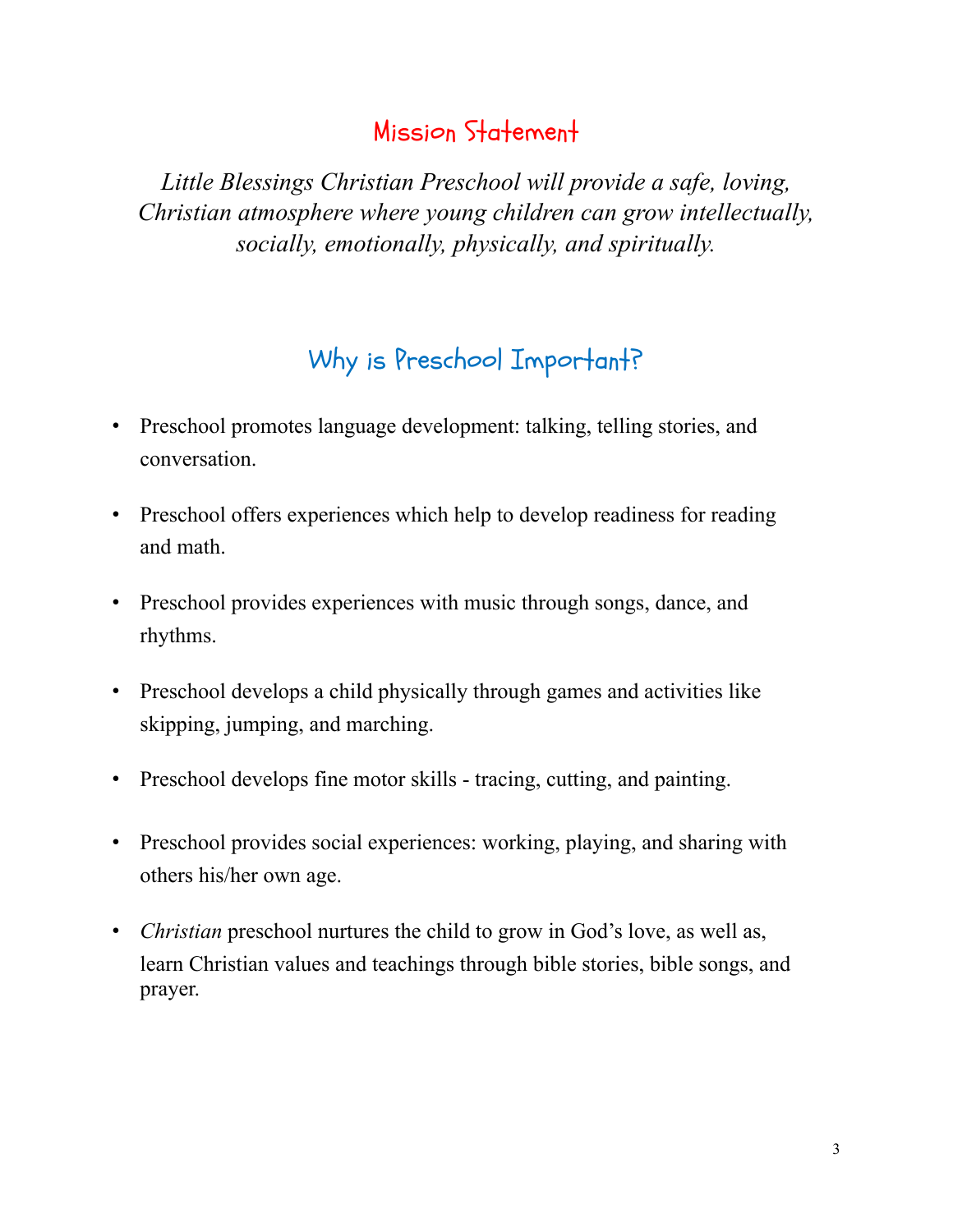# Our Staff

#### <span id="page-3-0"></span>**Jodi Hinton**

*Director/Teacher*

Mrs. Hinton received her degree in elementary education from Lebanon Valley College. She has over 30 years of experience working with children in multiple settings. A member of Emmanuel, Mrs. Hinton has been the director and teacher of Little Blessings for more than 10 years. She and her husband have three children and enjoy farm life. Mrs. Hinton aspires to provide a strong educational foundation within a loving, nurturing, Christian environment.

#### **Yvonne Dehoff**

*Teacher Assistant*

Mrs. Dehoff lives in Windsor with her husband and two children. She is devoted to caring for her family and strives to meet their needs. She enjoys visiting the beach and spending time with her family. She graduated from Conestoga Valley High School and Empire Beauty School. Yvonne has been a teacher's assistant for 10 years. She feels that preschool is an important element for preparing for school socially and academically.

### **April Fake**

#### *Teacher Assistant*

Mrs. Fake and her husband are the proud parents of two children. She enjoys spending time with her family and friends. She is active in various ministries in her church. She graduated from Red Lion Area High School and Penn State University with a BS in Animal Science. Mrs. Fake feels preschool gives children a jumpstart on their education and gets them excited for kindergarten.

*All staf members have met the necessary requirements to provide excellent care for your child. They have passed criminal record clearances and signed a covenant as a part of Emmanuel's Safe Sanctuary regulations for the protection against child abuse.*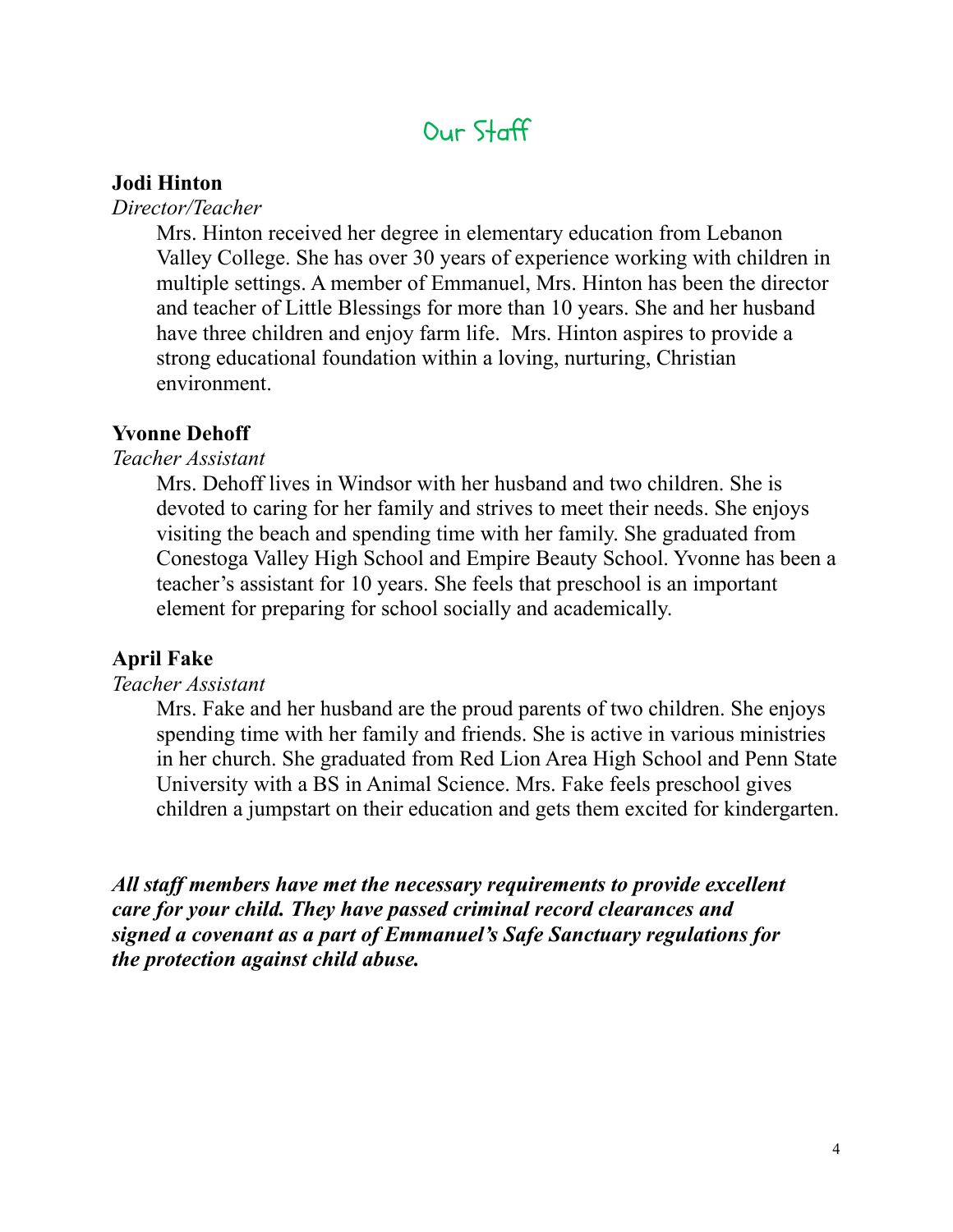# Enrollment

- <span id="page-4-0"></span> $\vee$  Children who are 3 years old up to kindergarten age are eligible to enroll in the preschool. Admission requirements and enrollment procedures are listed below.
- $\triangleright$  A child must be 3 years old by August 31 to be admitted into the three-year-old class.
- $\triangleright$  A child must be 4 years old by August 31 to be admitted into the 4-year-old classes.
- $\vee$  All children must be toilet trained.
- $\vee$  If classes are filled when a parent calls, the child's name will be placed on a waiting list to fill vacancies as they occur.
- $\vee$  Parents/guardians of enrolled children will be given priority registration for the following school year. Siblings will also be given the opportunity for early registration.
- $\vee$  Completion of the registration form and payment of a non-refundable registration fee is necessary for enrollment.
- $\triangleright$  Children are admitted to school regardless of race, religion, sex, or ethnicity.
- $\triangleright$  A child with a physical, mental, or emotional special need that requires special care will be accepted on an individual basis.
- $\vee$  If an opening is available, enrollment may take place anytime during the year.
- $\vee$  When enrolling your child, an enrollment packet must be completed in full.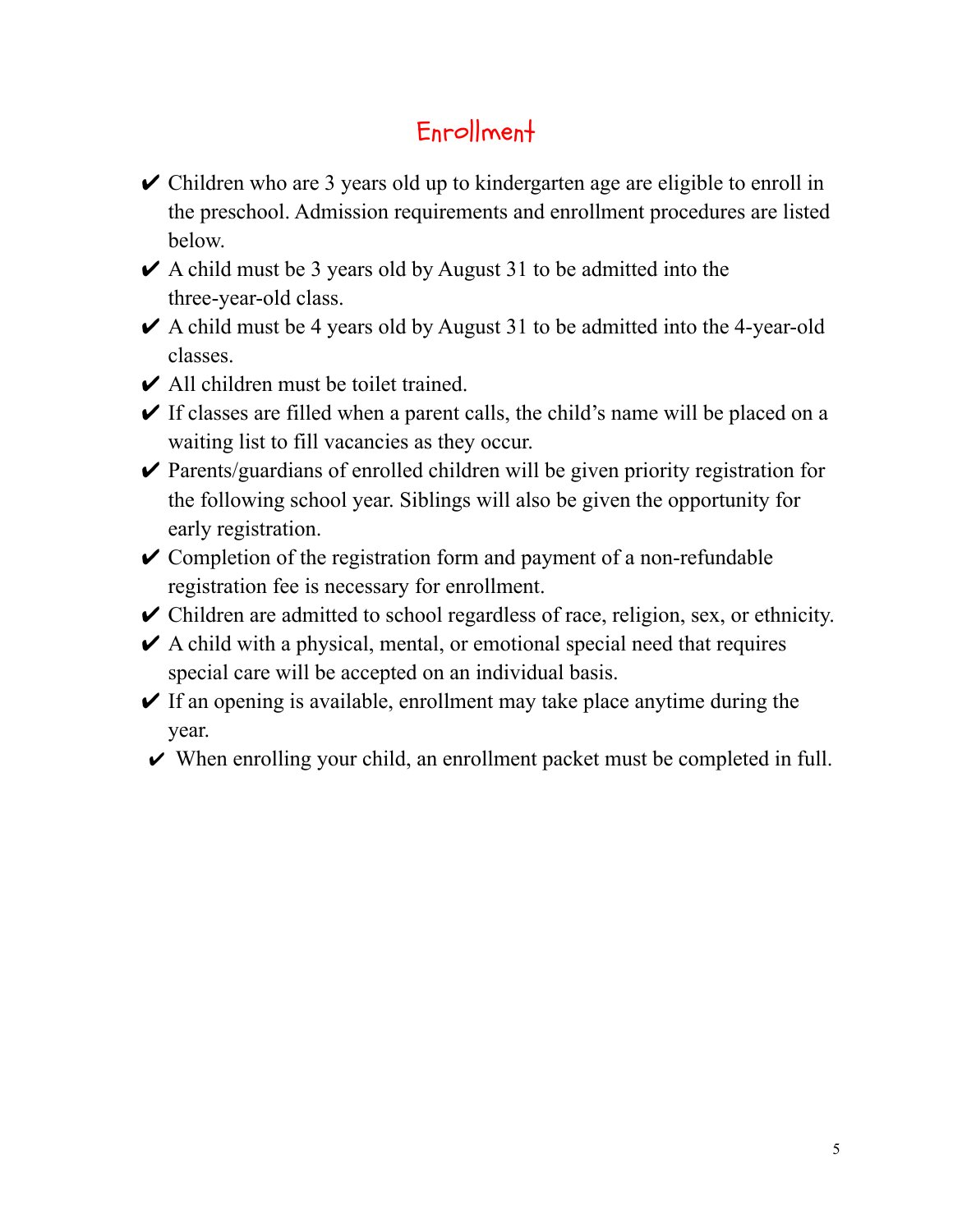# Our Classes

#### **All classes run September through May.**

<span id="page-5-0"></span>3-year-old class

Tuesday & Thursday 9:00am-11:15am Tuition: \$115 per month

4-year-old class Monday, Wednesday,

& Friday 9:00am-11:15am Tuition: \$140 per month 4-year-old

Pre-kindergarten class Monday through Friday 11:45am-2:00pm Tuition: \$185 per month

#### **There is an additional \$45 Registration/Activity Fee (non-refundable).**

### **Tuition**

<span id="page-5-1"></span>**Tuition is due the first of each month.** Tuition may be paid by cash, check, or digitally. Invoices will be sent digitally each month via email. A digital convenience fee will be added to all digital payments. If paying by cash or check, there is a basket inside the preschool marked "Tuition." Payment should be securely (i.e. envelope) placed in the basket with the child's full name and respective month of payment printed on the front. It is also advised to print your child's name on the check's memo line. Checks should be payable to *Little Blessings Christian Preschool*. **Refunds are not given for missed days during the month.**

Late Payment: A five-day grace period will be given for late payment. Failure to pay monthly tuition by the  $5<sup>th</sup>$  business day will result in non-entry of the preschool until paid in full. Please keep your account current. It is necessary that tuition be paid on time in order to maintain a quality program. If a financial problem arises, inform us immediately so we can discuss a payment plan.

Returned Checks: You will be responsible for paying the return check fees. After two returned checks, you will be required to pay in cash.

Student Withdraw: If you are going to withdraw your child from the school, two weeks' notice must be given, in writing, to the director. There will be no refunds.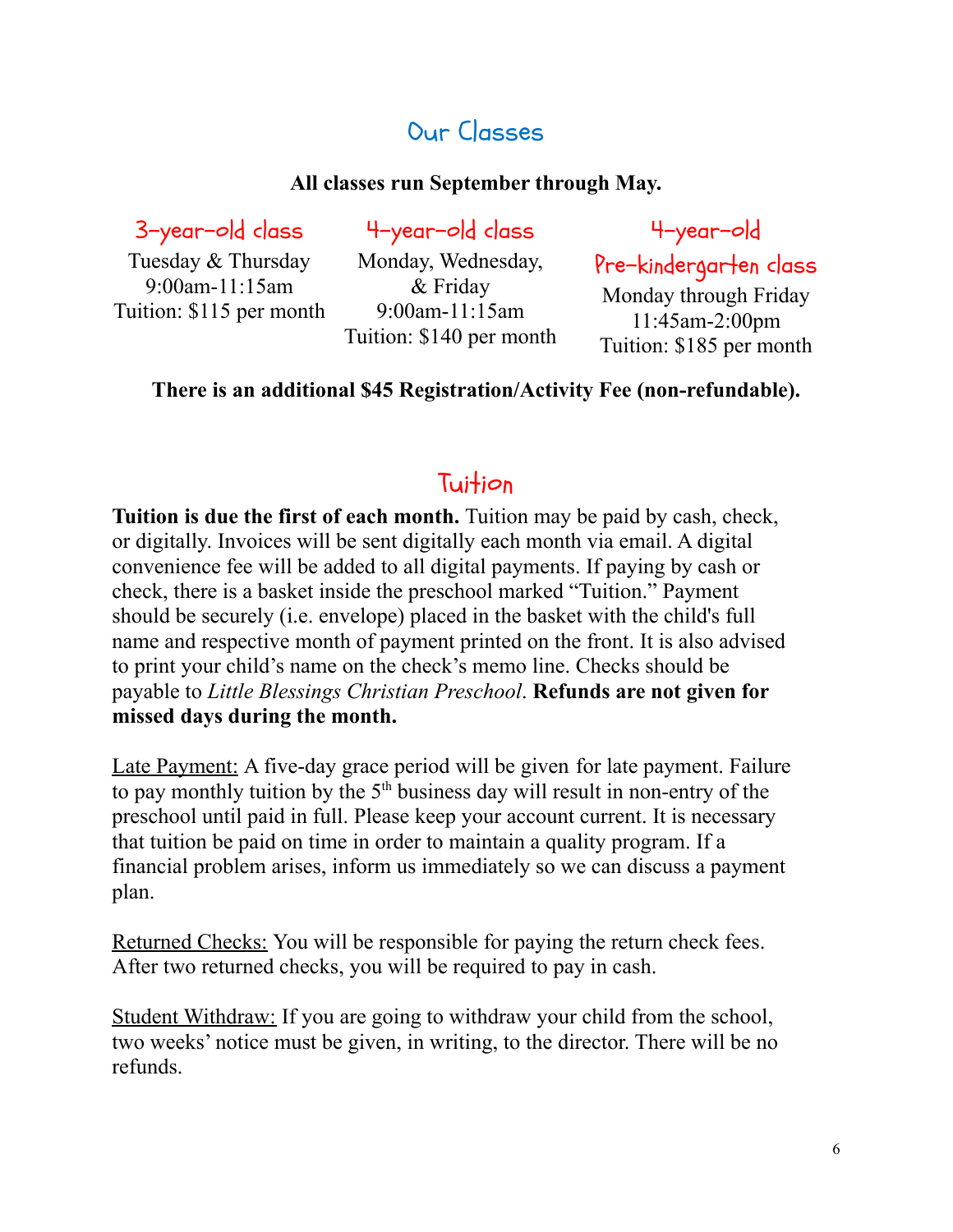# Calendar

<span id="page-6-0"></span>A schedule of class days and holiday closings is distributed at the beginning of school. A monthly calendar will be sent home listing areas of study and special events.

# Arrival/Dismissal Procedures

<span id="page-6-1"></span>Our morning classes begin at 9:00am and end at 11:15am. Our afternoon class begins at 11:45am and ends at 2:00pm. Please do not bring your child earlier than 5 minutes before class begins and pick them up no later than 5 minutes after class has ended. A \$5.00 fee for every 10 minutes that extends the pick-up time will be added to your next month's tuition.

For safety reasons children must always be left in the care of an adult. Do not allow your child to enter the building alone unsupervised by preschool staff. Please park in the lower lot and use the steps. Remember to turn off your car engine.

At dismissal time, the children will be dismissed at the front door of the church. A teacher will walk the child out to the car and assist you in buckling your preschooler into their car seat. Enter the lower lot and circle counter clockwise to the entrance. You will be given a name tag to hang in your car for easier dismissal.

If someone else is picking up your child please inform the staff with written notice of the person's name and relationship. The person picking up your child will need to provide a form of photo I.D. to verify their identity.

Kindly advise us of any carpool schedules.

Mrs. Hinton can be reached at (717)968-1898 during the preschool day if an emergency would arise.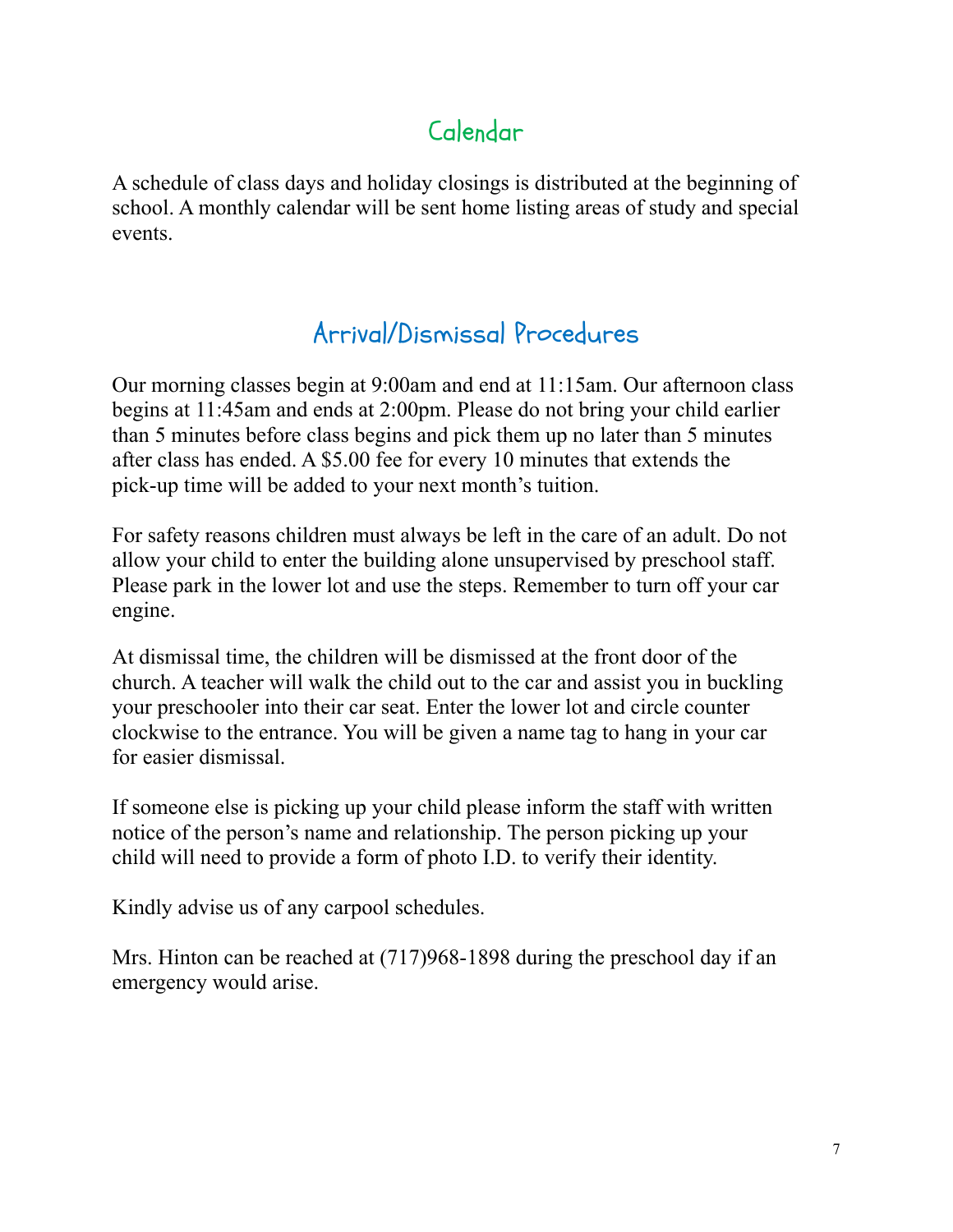# Safety Policy

<span id="page-7-1"></span><span id="page-7-0"></span>Our school doors are locked when classes are in session.

# Snow Days and Cancellations

We will follow Red Lion Area School District's decision for weather closings. If the district is closed, we will be **closed for face-to-face instruction** and we will use **virtual instruction**. If the district is delayed, AM classes will be held virtually; however, PM classes will remain in session. You will be notified by email and Remind App regarding any changes in schedule. Participation in virtual instruction is encouraged for such closures due to inclement weather. Please be advised that preschool tuition will continue to be collected in full.

### Dress

<span id="page-7-2"></span>Children are encouraged to wear play clothes and safe shoes, preferably sneakers. Do not send your child to school in sandals, clogs, crocs, or flip flops. Your child's name should be on all clothing and personal belongings.

*A change of clothes may be placed in a Ziploc bag to be stored at school if needed. Please label the bag with your child's name.*

# Backpacks

<span id="page-7-3"></span>Please provide a backpack for your child to transport his/her papers and show-and-tell items. Please label the outside of the backpack with your child's name. Please send the backpack each day. The backpack should easily hold an unfolded 8.5 x 11-inch paper.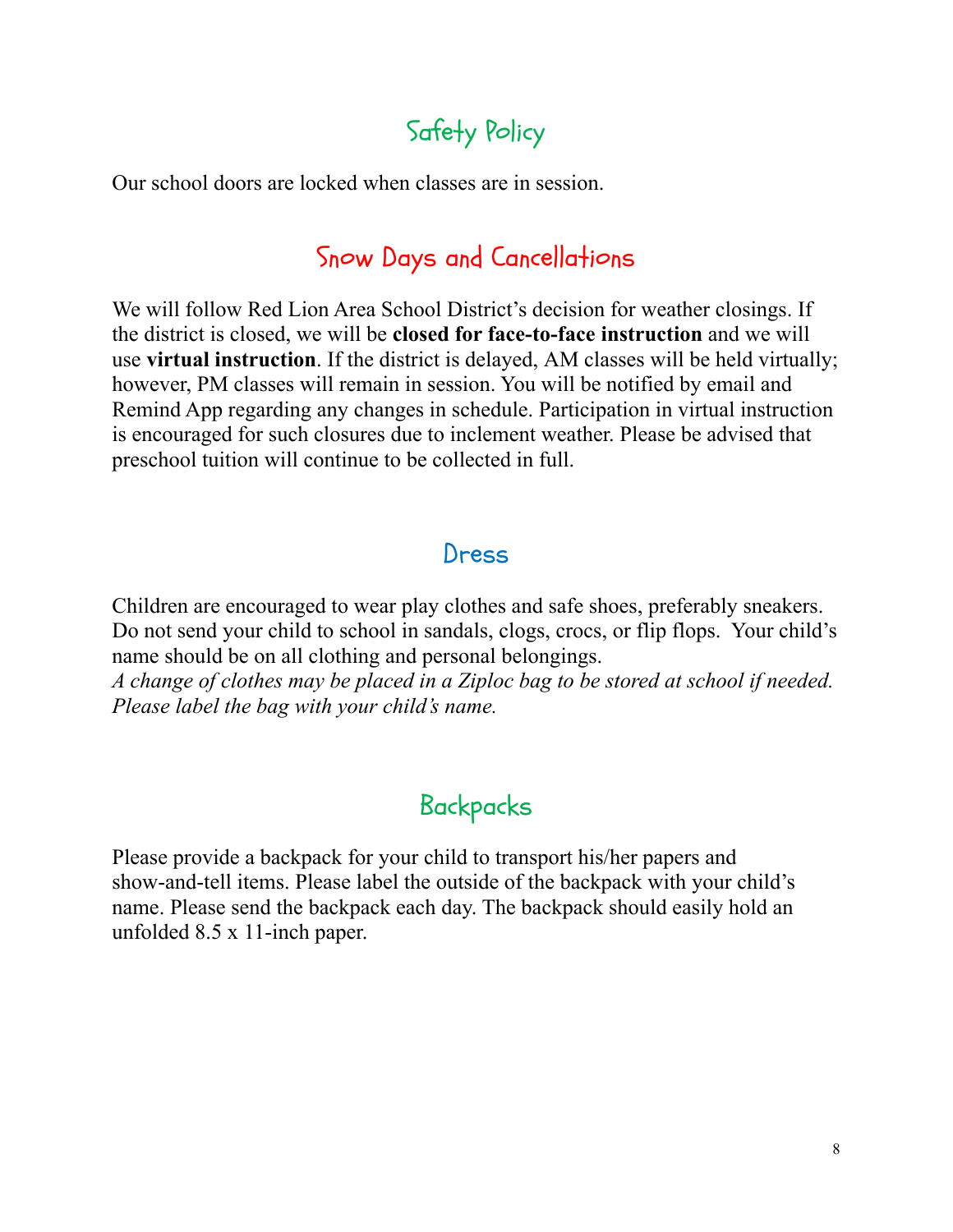## Show -N- Tell

<span id="page-8-0"></span>A schedule will be sent home regarding an assigned day for sharing a toy or game from home. Please label with a piece of masking tape and his/her name. Please remember NOT to bring toy weapons. It is also not recommended to bring any item of great value because it could possibly get lost or broken.

### Snacks

<span id="page-8-1"></span>The children are served snacks each day. Donations of healthy snacks, juice, or milk are appreciated. A snack donation schedule will be sent home at the beginning of the school year. Your child's week will be scheduled near their birthday. For safer distribution, parents are asked to donate foods that are store bought and individually packaged. If you are unable to donate or forget to send in a snack, we always have extra snacks on hand. *Due to the number of children with food allergies, a list of snacks that are safe for all children will be provided.*

# Field Trips

<span id="page-8-2"></span>The goal is for each class to participate in several field trips each year. Fees for the students are covered by the school. Learning about the world outside the classroom is great fun! This provides your child an opportunity to spend one-on-one time with you while creating friendships with other preschool families.

Field trip details and permission forms will be sent home in advance prior to each trip. Parents are asked to drive their child to field trip locations. Depending on the field trip location, parents may be required to pay admission fees for themselves or additional children.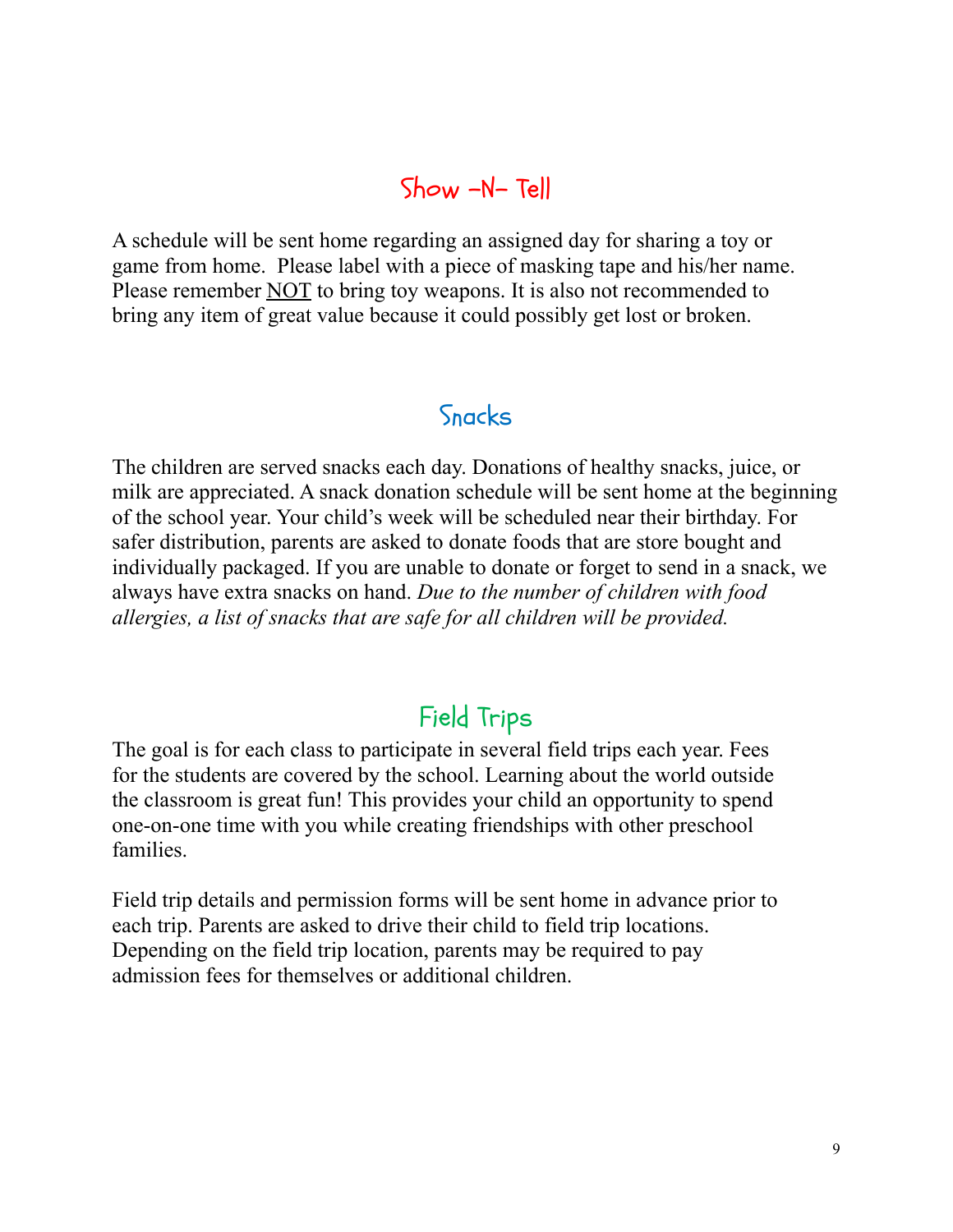# Health Information

<span id="page-9-0"></span>For our records, you are required to provide an emergency contact and your authorization to contact that person. This form can be found in the enrollment packet. *Additionally, it is your responsibility to notify us immediately if your or your emergency contact's information changes.*

Children must be kept home when displaying any of the following symptoms: • Fever of 100.4° or higher, they may not attend school until fever free for 24 hours.

- Excessive nasal discharge and sneezing
- Excessive coughing
- Undiagnosed rash
- Itching, red or infected eyes
- Earache
- Vomiting and diarrhea
- Excessive scratching of the scalp
- Infected skin patches
- If your child is fussy, tired and generally not himself/herself, please keep them at home to rest.

If your child has a communicable disease, please notify us immediately. Our preschool community will be promptly informed so they may monitor the preschooler(s) for symptoms. After diagnosis of a communicable disease, your child may not return to school without physician permission.

### Insurance

<span id="page-9-1"></span>Liability insurance is carried on all children for injuries that may occur while in attendance at Emmanuel United Methodist Church. If your child is seriously injured, the staff will contact you (or emergency contact if no response) and administer first-aid care as needed. Staff may also contact emergency personnel.